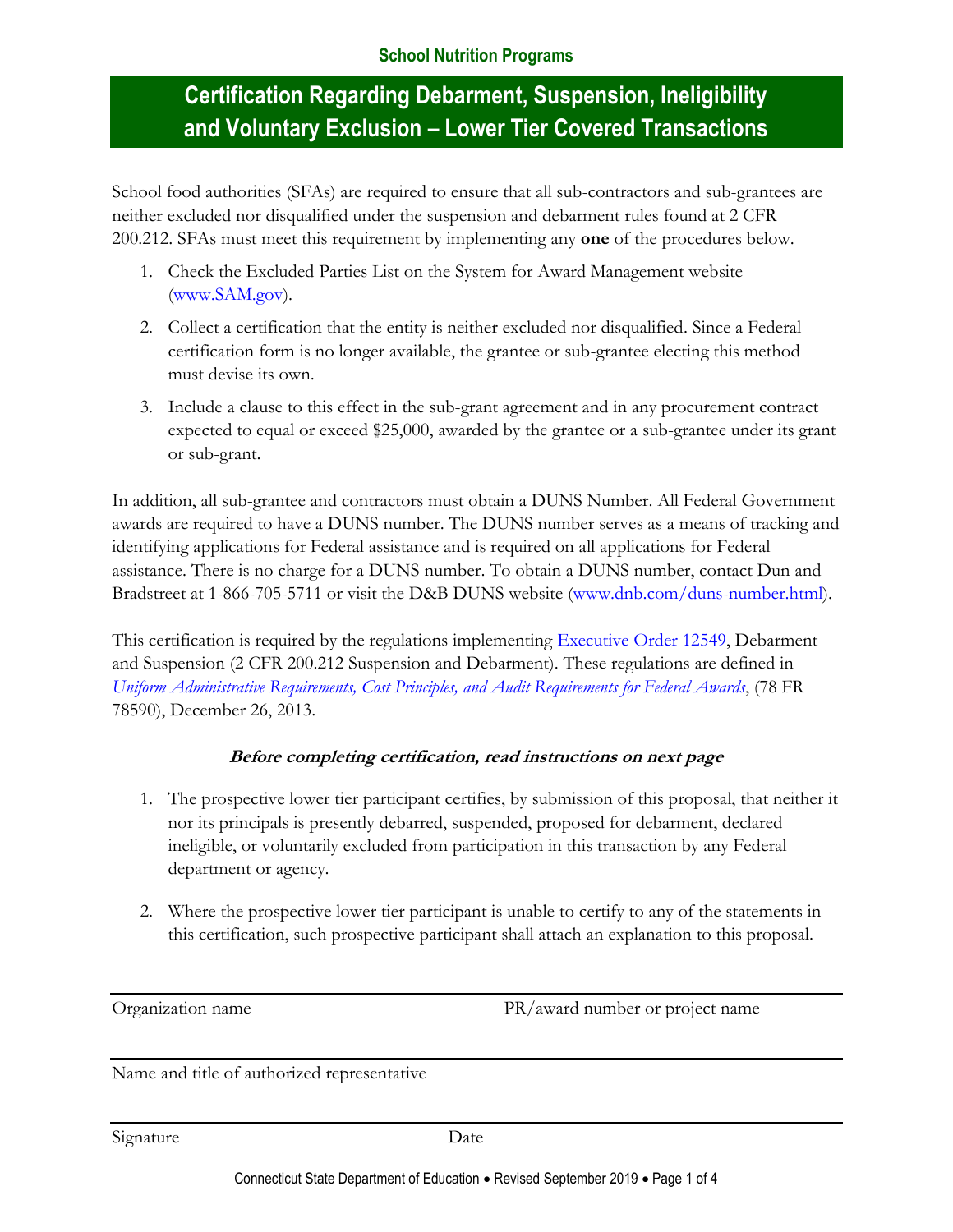### **Instructions for Certification**

- 1. By signing and submitting this form, the prospective lower tier participant is providing the certification set out on the reverse side in accordance with these instructions.
- 2. The certification in this clause is a material representation of fact upon which reliance was placed when this transaction was entered into. If it is later determined that the prospective lower tier participant knowingly rendered an erroneous certification, in addition to other remedies available to the Federal Government, the department or agency with which this transaction originated may pursue available remedies, including suspension and/or debarment.
- 3. The prospective lower tier participant shall provide immediate written notice to the person to which this proposal is submitted if at any time the prospective lower tier participant learns that its certification was erroneous when submitted or has become erroneous by reason of changed circumstances.
- 4. The terms "covered transaction," "debarred," "suspended," "ineligible," 'lower tier covered transaction," "participant," "person," "primary covered transaction," "principal," "proposal," and "voluntarily excluded," as used in this clause, have the meanings defined in [2 CFR 180](http://www.ecfr.gov/cgi-bin/text-idx?SID=93602f3aed3946b000f949f42d7b8426&mc=true&node=pt2.1.180&rgn=div5#sp2.1.180.i)  [Subpart I.](http://www.ecfr.gov/cgi-bin/text-idx?SID=93602f3aed3946b000f949f42d7b8426&mc=true&node=pt2.1.180&rgn=div5#sp2.1.180.i)
- 5. The prospective lower tier participant agrees by submitting this form that, should the proposed covered transaction be entered into, it shall not knowingly enter into any lower tier covered transaction with a person who is debarred, suspended, declared ineligible, or voluntarily excluded from participation in this covered transaction, unless authorized by the department or agency with which this transaction originated.
- 6. The prospective lower tier participant further agrees by submitting this form that it will include this clause titled "Certification Regarding Debarment, Suspension, Ineligibility and Voluntary Exclusion – Lower Tier Covered Transactions," without modification, in all lower tier covered transactions and in all solicitations for lower tier covered transactions.
- 7. A participant in a covered transaction may rely upon a certification of a prospective participant in a lower tier covered transaction that it is not debarred, suspended, ineligible, or voluntarily excluded from the covered transaction, unless it knows that the certification is erroneous. A participant may decide the method and frequency by which it determines the eligibility of its principals. Each participant may, but is not required to, check the Excluded Parties List on [www.SAM.gov.](http://www.sam.gov/)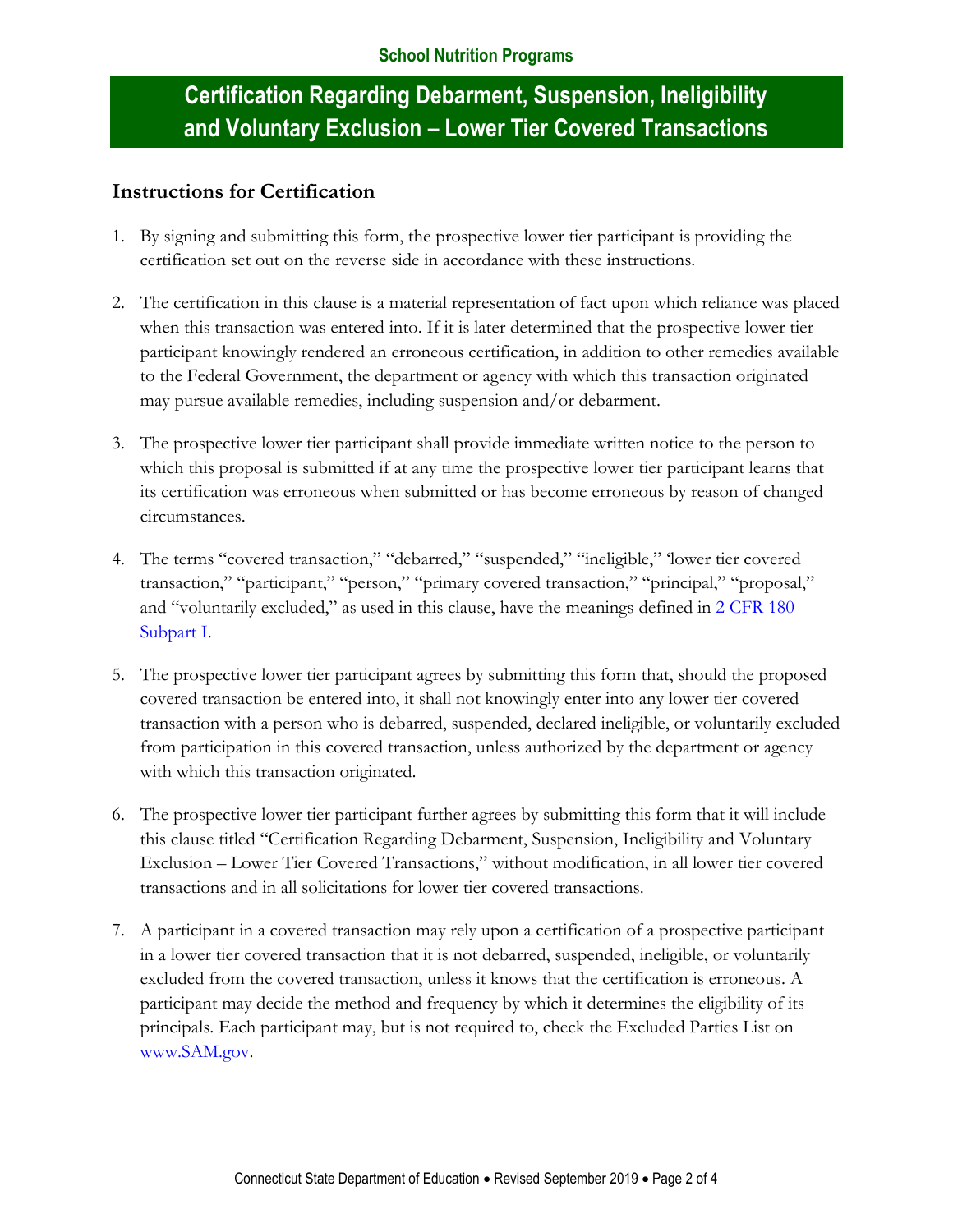- 8. Nothing contained in the foregoing shall be construed to require establishment of a system of records in order to render in good faith the certification required by this clause. The knowledge and information of a participant is not required to exceed that which is normally possessed by a prudent person in the ordinary course of business dealings.
- 9. Except for transactions authorized under paragraph 5 of these instructions, if a participant in a covered transaction knowingly enters into a lower tier covered transaction with a person who is suspended, debarred, ineligible, or voluntarily excluded from participation in this transaction, in addition to other remedies available to the Federal Government, the department or agency with which this transaction originated may pursue available remedies, including suspension and/or debarment.